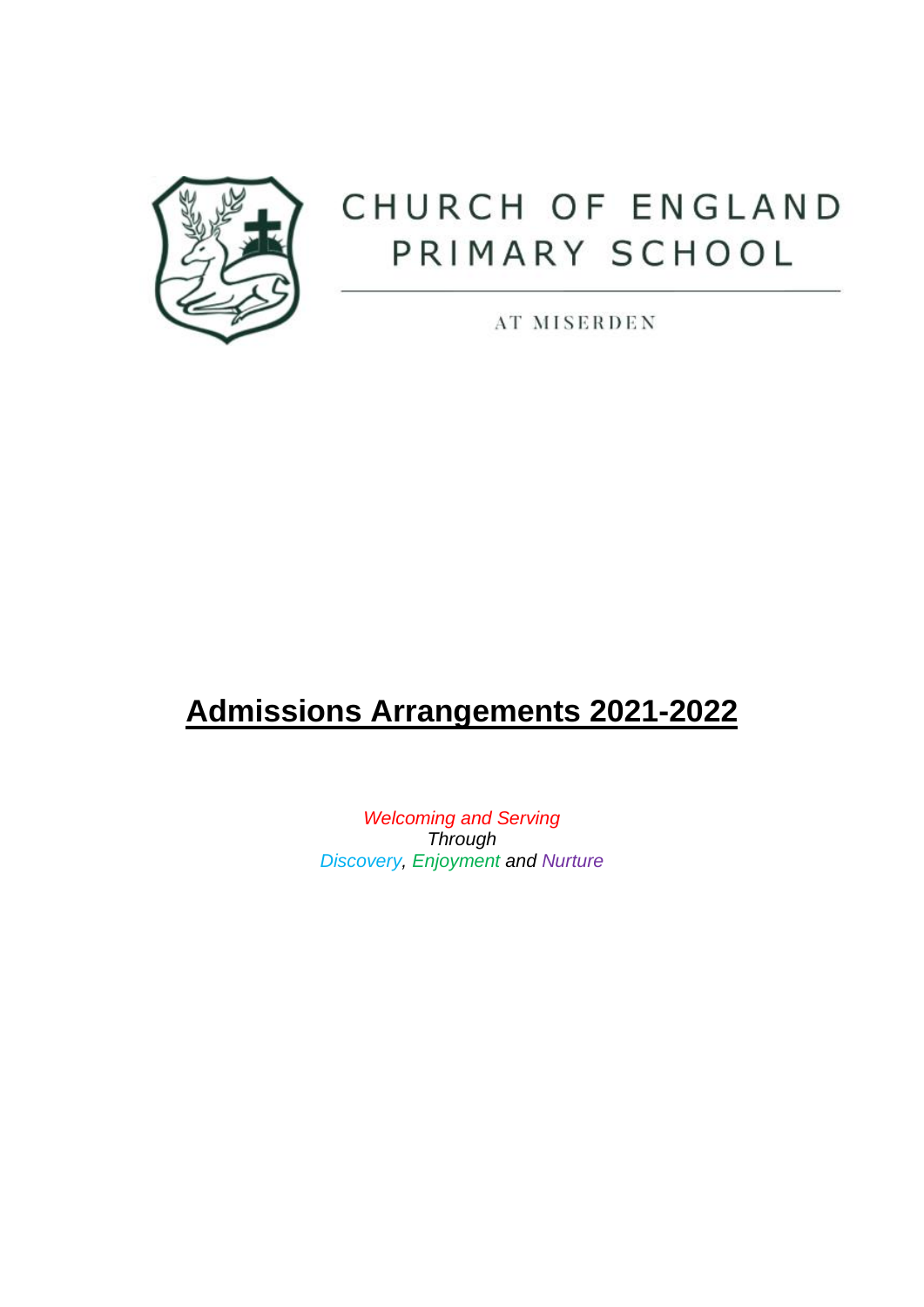#### **General Introduction**

The Governors, who are responsible for admissions to the school, would like to admit all pupils whose parents request places for their children at the school no matter which year group they require a place for.

#### **Criteria for Admissions.**

 The planned admission number is 10 children per year group. Traditionally the school has served the communities of Miserden, Whiteway, Camp, Sudgrove and Edgeworth, Winstone, Caudle Green, Syde and the Duntisbourne Valley. However we are willing to accept children from other areas.

Should requests for places exceed those available governors will therefore apply the following criteria:

- 1. Children in Care (Looked After Children).
- 2. Children who have been in state care outside England.
- 3. Children with an EHCP (Education and Health Care Plan) who name Miserden as their school.
- 4. Siblings- Children who have siblings attending the school when the younger child is admitted. NB. We define siblings as children who share a parent and are living in the same household
- 5. Children who have an authenticated medical reason for attending Miserden School. The Governors will require evidence from a doctor
- 6. Geography- Children with the strongest geographical claim, measured in a direct line. Ease of access to the school or other schools will be taken into consideration.
- 7. Tiebreaker Places are offered on the basis of those living closest to the school's front gate measured by the shortest route using roads maintained by the Highways Authorities

#### **Age of admission and requests for places**.

In Gloucestershire children usually begin school at the start of the autumn term prior to their fifth birthday. All admissions for Reception are coordinated by Gloucestershire Local Authority. Parents need to complete the form from the following web page.

[http://www.gloucestershire.gov.uk/education-and-learning/school](http://www.gloucestershire.gov.uk/education-and-learning/school-admissions/application-for-a-primary-or-infant-school-place/)[admissions/application-for-a-primary-or-infant-school-place/](http://www.gloucestershire.gov.uk/education-and-learning/school-admissions/application-for-a-primary-or-infant-school-place/)

### **In Year School applications**

Parents who would like their child to join the school in Years 1 to 6 are welcome to contact the school and request places for their children at anytime. We will encourage parents and children to look around the school in the first instance.

**Admission of children with special needs.** The school successfully includes children with specific physical, emotional and learning requirements. A wide range of professional advisory and support staff are available through the local education authority. Governors will support the admission of children having special needs where it is considered that, with the support of the local education authority, those needs can be met. Parents who suspect that their children may have special educational needs are asked to contact the head teacher in the first instance.